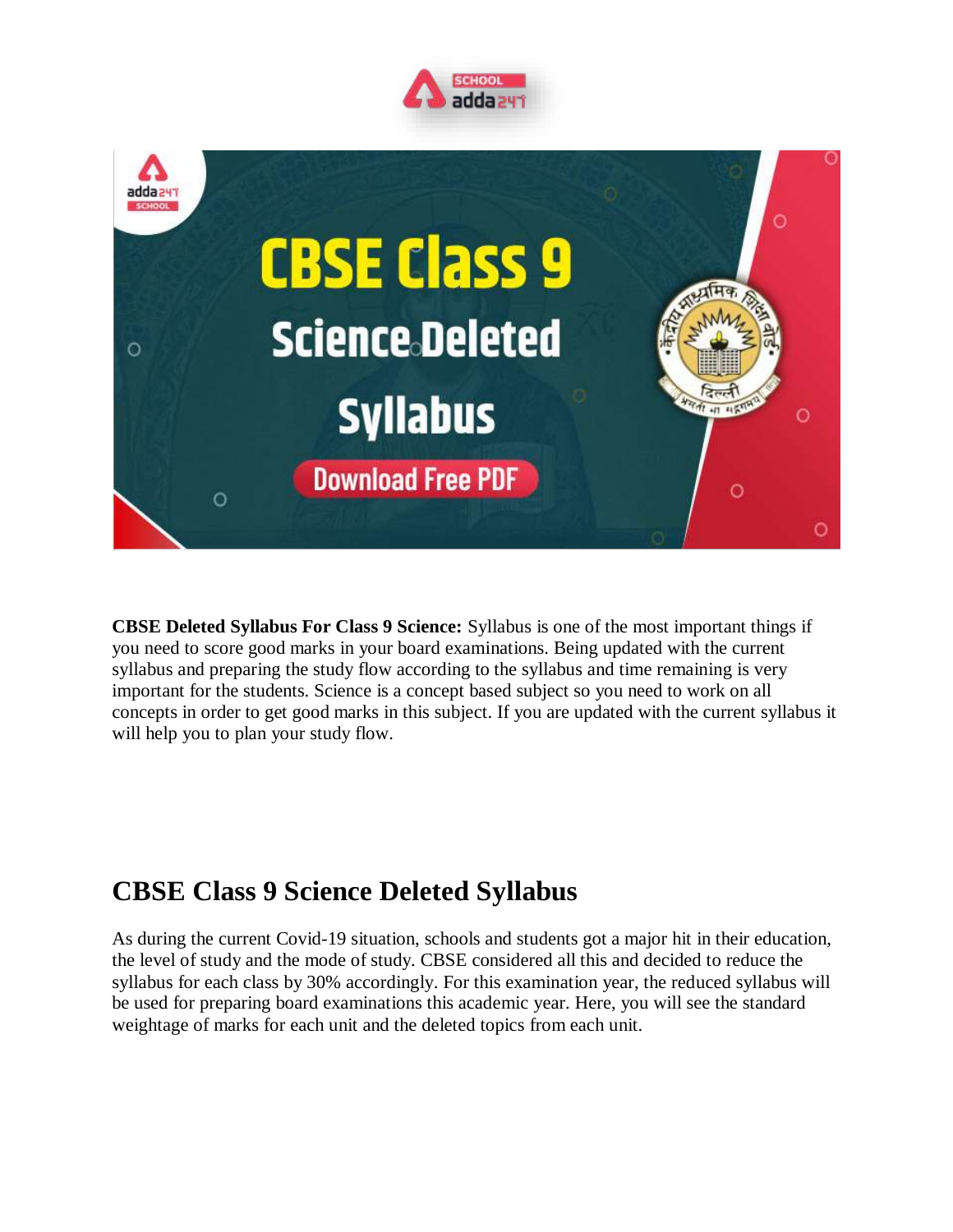

**The table shown below shows the weightage of marks to each unit in Science subject according to CBSE:-**

| <b>UNIT</b> | <b>NAME</b>                               | MARKS |
|-------------|-------------------------------------------|-------|
| I           | Matter-Its Nature And<br><b>Behaviour</b> | 27    |
| Н           | Organization In The<br>Living World       | 26    |
| Ш           | Motion, Force And<br>Work                 | 27    |
|             | Total                                     | 80    |
|             | <b>Internal Assessment</b>                | 20    |
|             | <b>Grand Total</b>                        |       |

#### **Deleted theory topics from the syllabus as given by CBSE:-**

#### **UNIT – I MATTER- ITS NATURE AND BEHAVIOUR**

Matter in Our Surroundings: Definition of matter; solid, liquid and gas; characteristics -shape, volume, density; change of state-melting (absorption of heat), freezing, evaporation (cooling by evaporation), condensation, sublimation.

#### **UNIT-II ORGANISATION IN THELIVING WORLD**

Diversity in Living Organisms: Diversity of plants and animals-basic issues in scientific naming, basis of classification. Hierarchy of categories / groups, Major groups of plants (salient features) (Bacteria, Thallophyta, Bryophyta, Pteridophyta, Gymnosperms and Angiosperms). Major groups of animals (salient features) (Non-chordates up to phyla and chordates up to classes).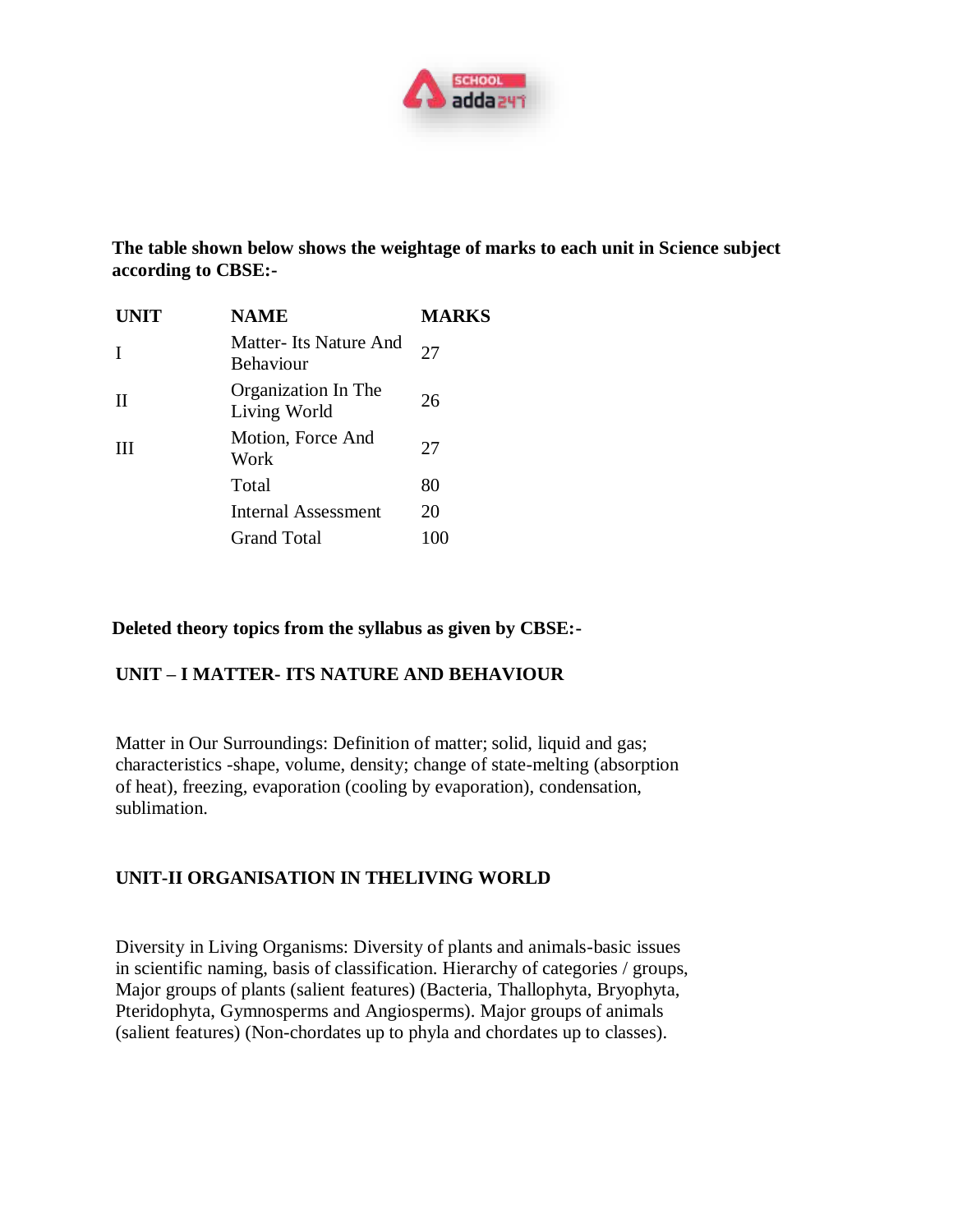

#### **UNIT-III MOTION, FORCE AND WORK**

Floatation: Thrust and Pressure. Archimedes' Principle; Buoyancy; Elementary idea of Relative Density.

Sound: Nature of sound and its propagation in various media, speed of sound, range of hearing in humans; ultrasound; reflection of sound; echo and SONAR. Structure of the Human Ear (Auditory aspect only).

### **UNIT-IV OUR ENVIRONMENT**

Physical resources: Air, Water, Soil. Air for respiration, for combustion, for moderating temperatures; movements of air and its role in bringing rains across India.

Air, water and soil pollution (brief introduction). Holes in ozone layer and the probable damages.

Biogeochemical cycles in nature: Water, Oxygen, Carbon and Nitrogen.

#### **UNIT-V FOOD PRODUCTION**

Improvement in Food Resources: Plant and animal breeding and selection for quality and management; Use of fertilizers and manures; Protection from pests and diseases; Organic farming.

## **Deleted practical's for the academic year 2020-21**

- 1. Separation of the components of a mixture of sand, common salt, and ammonium chloride (or camphor).
- 2. Determination of the melting point of ice and the boiling point of water.
- 3. Verification of the Laws of reflection of sound.
- 4. Determination of the speed of a pulse propagated through a stretched string/slinky (helical spring).